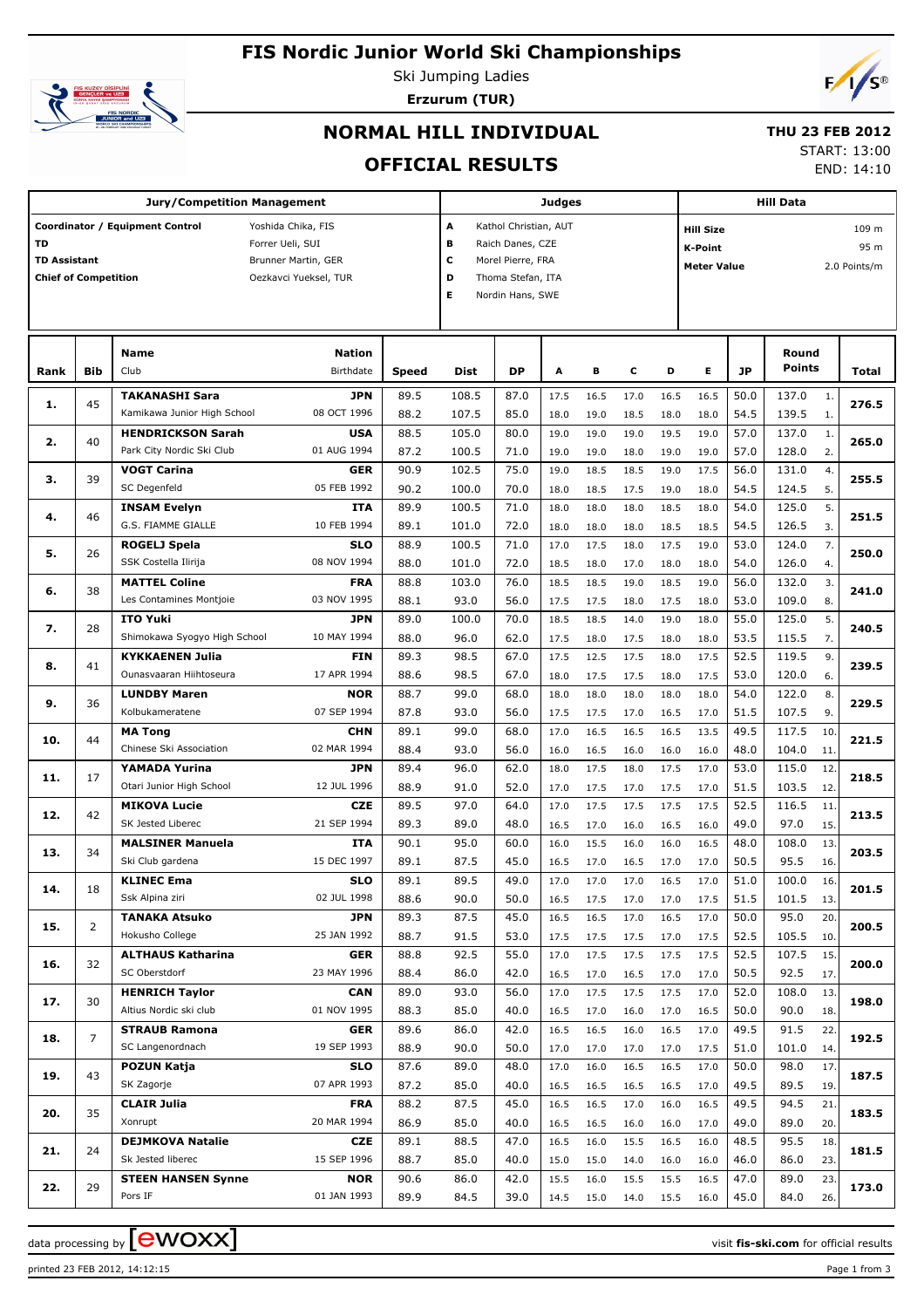# **FIS Nordic Junior World Ski Championships**



Ski Jumping Ladies **Erzurum (TUR)**



## **NORMAL HILL INDIVIDUAL**

#### **THU 23 FEB 2012**

#### **OFFICIAL RESULTS**

START: 13:00 END: 14:10

| Rank | <b>Bib</b> | <b>Name</b><br>Club             | <b>Nation</b><br>Birthdate | <b>Speed</b> | <b>Dist</b> | <b>DP</b> | A    | в    | c    | D    | Е    | JP   | Round<br><b>Points</b> |     | <b>Total</b> |  |
|------|------------|---------------------------------|----------------------------|--------------|-------------|-----------|------|------|------|------|------|------|------------------------|-----|--------------|--|
| 23.  | 12         | <b>WUERTH Svenja</b>            | <b>GER</b>                 | 90.1         | 84.0        | 38.0      | 16.0 | 16.0 | 16.5 | 16.5 | 16.5 | 49.0 | 87.0                   | 25. | 172.5        |  |
|      |            | SV Baiersbronn                  | 20 AUG 1993                | 88.7         | 83.0        | 36.0      | 16.0 | 16.5 | 16.5 | 16.5 | 16.5 | 49.5 | 85.5                   | 24. |              |  |
| 24.  | 11         | <b>LEMARE Lea</b>               | <b>FRA</b>                 | 88.4         | 82.0        | 34.0      | 16.0 | 16.0 | 16.0 | 16.0 | 17.0 | 48.0 | 82.0                   | 28. | 170.5        |  |
|      |            | Courchevel                      | 21 JUN 1996                | 86.9         | 85.0        | 40.0      | 16.0 | 16.0 | 15.5 | 16.5 | 17.0 | 48.5 | 88.5                   | 21. |              |  |
| 25.  | 15         | <b>DOLEZELOVA Michaela</b>      | <b>CZE</b>                 | 88.5         | 83.0        | 36.0      | 16.0 | 14.5 | 15.0 | 16.0 | 14.5 | 45.5 | 81.5                   | 30. | 170.0        |  |
|      |            | Sokol Kozlovice                 | 12 JUL 1994                | 87.0         | 84.5        | 39.0      | 16.5 | 16.5 | 16.0 | 16.5 | 17.0 | 49.5 | 88.5                   | 21. |              |  |
| 26.  | 25         | <b>KEIL Katharina</b>           | <b>AUT</b>                 | 89.3         | 84.0        | 38.0      | 16.5 | 16.5 | 16.5 | 16.0 | 16.5 | 49.5 | 87.5                   | 24. | 168.5        |  |
|      |            | NST Salzkammergut               | 19 APR 1993                | 88.1         | 81.5        | 33.0      | 16.0 | 16.0 | 16.0 | 15.0 | 17.0 | 48.0 | 81.0                   | 27. |              |  |
| 27.  | 31         | <b>HARALAMBIE Dana Vasilica</b> | <b>ROU</b>                 | 88.1         | 88.0        | 46.0      | 16.5 | 16.5 | 16.0 | 16.5 | 16.5 | 49.5 | 95.5                   | 18. | 167.5        |  |
|      |            | <b>ACS Sacele</b>               | 14 AUG 1997                | 87.2         | 77.0        | 24.0      | 15.5 | 16.0 | 16.0 | 16.0 | 16.5 | 48.0 | 72.0                   | 30. |              |  |
| 27.  | 20         | <b>HAGEMOEN Jenny Synnove</b>   | <b>NOR</b>                 | 88.4         | 81.5        | 33.0      | 16.0 | 16.5 | 16.5 | 17.0 | 16.0 | 49.0 | 82.0                   | 28. | 167.5        |  |
|      |            | Gausdal Skilag                  | 23 FEB 1993                | 87.1         | 83.0        | 36.0      | 16.0 | 16.5 | 16.5 | 16.5 | 17.0 | 49.5 | 85.5                   | 24. |              |  |
| 29.  | 23         | <b>LUSSI Nina</b>               | <b>USA</b>                 | 89.9         | 84.0        | 38.0      | 15.5 | 16.0 | 15.5 | 16.0 | 16.5 | 47.5 | 85.5                   | 26. | 164.0        |  |
|      |            | New York Ski Ed Foundation      | 29 MAR 1994                | 88.4         | 80.5        | 31.0      | 16.0 | 16.0 | 15.5 | 15.5 | 16.5 | 47.5 | 78.5                   | 28. |              |  |
| 30.  | 16         | <b>ROIDER Cornelia</b>          | <b>AUT</b>                 | 88.0         | 83.5        | 37.0      | 15.0 | 15.5 | 15.0 | 15.0 | 15.5 | 45.5 | 82.5                   | 27. | 161.0        |  |
|      |            | SC Seekirchen                   | 09 JUL 1994                | 86.5         | 81.0        | 32.0      | 16.0 | 15.0 | 15.5 | 15.0 | 16.5 | 46.5 | 78.5                   | 28. |              |  |

|     |              | Not qualified for final round                    |                           |      |      |         |      |      |      |      |      |      |      |
|-----|--------------|--------------------------------------------------|---------------------------|------|------|---------|------|------|------|------|------|------|------|
| 31. | 8            | <b>BOGATAJ Ursa</b><br>SSK Costella ilirija      | <b>SLO</b><br>07 MAR 1995 | 88.6 | 81.0 | 32.0    | 16.0 | 14.5 | 16.0 | 16.0 | 10.5 | 46.5 | 78.5 |
| 32. | 22           | <b>RAUTIONAHO Jenny</b><br>Ounasyaaran Ski club  | <b>FIN</b><br>26 JUL 1996 | 89.0 | 79.5 | 29.0    | 16.0 | 16.5 | 16.0 | 16.5 | 16.0 | 48.5 | 77.5 |
| 32. | 9            | <b>BLAZKOVA Barbora</b><br>Jkl Desna             | <b>CZE</b><br>23 SEP 1997 | 88.2 | 80.5 | 31.0    | 15.5 | 14.5 | 15.0 | 16.0 | 16.5 | 46.5 | 77.5 |
| 34. | 4            | <b>SCHOITSCH Sonja</b><br>SV Achomitz/Zahmoc     | <b>AUT</b><br>05 FEB 1997 | 88.8 | 80.5 | 31.0    | 15.5 | 15.5 | 15.5 | 15.0 | 15.0 | 46.0 | 77.0 |
| 35. | 19           | <b>ENGLUND Nita</b><br>Kiwanis Ski Club          | <b>USA</b><br>10 JUN 1992 | 88.1 | 79.5 | 29.0    | 15.5 | 16.0 | 16.0 | 15.5 | 16.0 | 47.5 | 76.5 |
| 36. | 3            | <b>ENGER Gyda</b><br>Hernes IL                   | <b>NOR</b><br>14 JAN 1993 | 88.9 | 78.0 | 26.0    | 15.5 | 16.0 | 16.0 | 15.5 | 16.0 | 47.5 | 73.5 |
| 37. | 10           | LI Xueyao<br>Chinese Ski Association             | <b>CHN</b><br>11 APR 1995 | 89.3 | 76.5 | 23.0    | 15.0 | 13.5 | 14.5 | 15.5 | 15.0 | 44.5 | 67.5 |
| 38. | 21           | <b>SEPANDJ Jasmine</b><br>Altius Nordic ski club | <b>CAN</b><br>05 APR 1995 | 88.4 | 75.5 | 21.0    | 15.5 | 15.0 | 15.5 | 15.5 | 15.0 | 46.0 | 67.0 |
| 39. | 37           | <b>HOELZL Chiara</b><br>SV Schwarzach            | <b>AUT</b><br>18 JUL 1997 | 87.9 | 74.5 | 19.0    | 16.5 | 15.5 | 16.0 | 16.0 | 15.0 | 47.5 | 66.5 |
| 40. | 5            | JI Chena<br>Chinese Ski Association              | <b>CHN</b><br>10 AUG 1993 | 89.2 | 72.5 | 15.0    | 15.0 | 13.5 | 13.5 | 15.5 | 16.0 | 44.0 | 59.0 |
| 41. | 47           | <b>TIKHONOVA Sofya</b><br>Sankt-Petersburg       | <b>RUS</b><br>16 NOV 1998 | 87.5 | 68.5 | 7.0     | 15.5 | 15.5 | 15.5 | 15.5 | 15.5 | 46.5 | 53.5 |
| 42. | 13           | <b>GIANMOENA Veronica</b><br>Us Lavaze varena    | <b>ITA</b><br>25 OCT 1995 | 88.8 | 69.0 | 8.0     | 15.0 | 15.0 | 15.0 | 15.0 | 15.5 | 45.0 | 53.0 |
| 43. | 6            | <b>ESPIAU Caroline</b><br>U.S. Autrans           | <b>FRA</b><br>29 SEP 1992 | 88.6 | 66.0 | 2.0     | 15.0 | 15.0 | 15.5 | 15.0 | 15.0 | 45.0 | 47.0 |
| 44. | 33           | <b>KUSTOVA Alexandra</b><br>Magadan              | <b>RUS</b><br>26 AUG 1998 | 85.9 | 62.0 | $-6.0$  | 15.0 | 15.0 | 15.5 | 15.0 | 15.5 | 45.5 | 39.5 |
| 45. | 14           | <b>VESHCHIKOVA Anastasia</b><br>Moscow SHVSM     | <b>RUS</b><br>28 JUL 1995 | 86.2 | 59.5 | $-11.0$ | 14.0 | 13.5 | 15.0 | 15.0 | 15.0 | 44.0 | 33.0 |
| 46. | $\mathbf{1}$ | <b>RASHITOVA Adelya</b><br>Ufa                   | <b>RUS</b><br>03 MAY 1994 | 87.2 | 53.5 | $-23.0$ | 14.5 | 13.0 | 12.5 | 14.0 | 14.5 | 41.5 | 18.5 |

data processing by **CWOXX**  $\blacksquare$